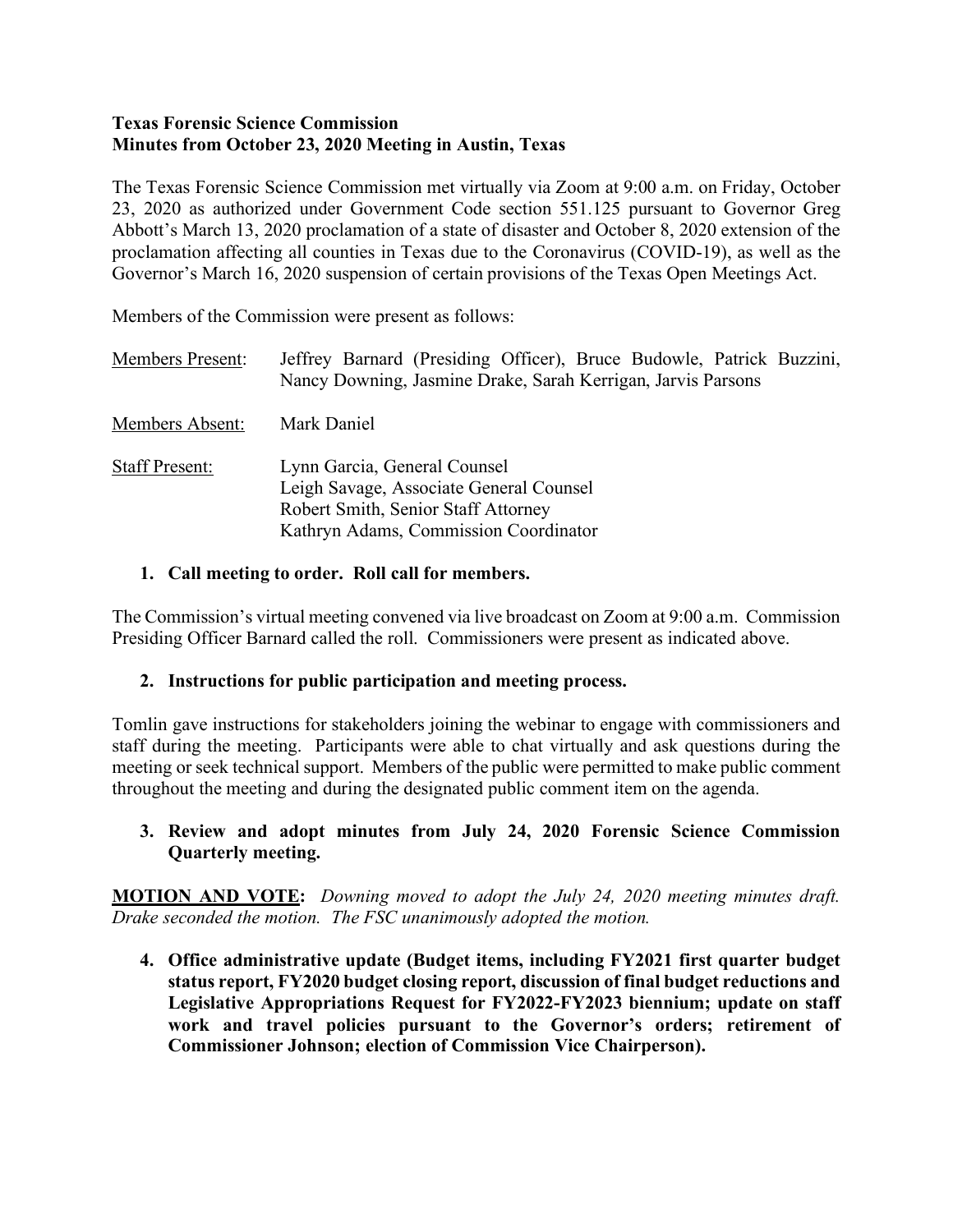Garcia reported on the Commission's budget status for FY2021and budget reductions as requested by the Governor, Lieutenant Governor and Speaker of the House. Garcia reviewed the Commission's section of the Office of Court Administration's (the Commission's parent agency's) Legislative Appropriations Request for FY2022-FY2023. Garcia announced Commissioner D. Pat Johnson resigned from the Commission to continue his retirement. The Commission elected Dr. Jasmine Drake as Vice Chair of the Commission.

**MOTION AND VOTE:** *Barnard moved to elect Commissioner Drake as Vice Chair of the Commission to preside over quarterly Commission meetings in the event the Presiding Officer cannot attend the meeting. Parsons seconded the motion. The FSC unanimously adopted the motion.* 

#### **5. Discuss and consider pending complaints and laboratory self-disclosures as well as new complaints and self-disclosures received through October 9, 2020.**

Disclosures Pending from July 24, 2020

1. No. 20.44; NMS Labs Horsham, PA (Forensic Biology/DNA)

A self-disclosure by NMS Labs Horsham, PA reporting an incident in the laboratory's forensic biology section where incorrect allele frequencies were used to calculate and report statistical values in casework.

The laboratory expects their internal investigation and case review to wrap up by November 2, 2020.

**MOTION AND VOTE:** *Barnard moved to table the self-disclosure pending the outcome of NMS's internal investigation and case review. Budowle seconded the motion. The Commission unanimously adopted the motion.* 

### Disclosures Received as of October 9, 2020

2. No. 20.48; Department of Public Safety Austin (Seized Drugs)

A self-disclosure by Department Public Safety (Austin) reporting an incident in the laboratory's seized drugs section where an analyst trainee copied the answers from another person's assessment materials and submitted them as his own during his new employee training process.

**MOTION AND VOTE:** *Parsons moved to accept the self-disclosure for investigation to determine whether the laboratory's conclusions regarding professional misconduct and violations of the Code of Professional Responsibility are supported. Kerrigan seconded the motion. The Commission unanimously adopted the motion.*

*MOTION AND VOTE: Drake moved to form an investigative panel consisting of Commissioners Drake, Kerrigan and Daniel. Budowle seconded the motion. The Commission unanimously adopted the motion.*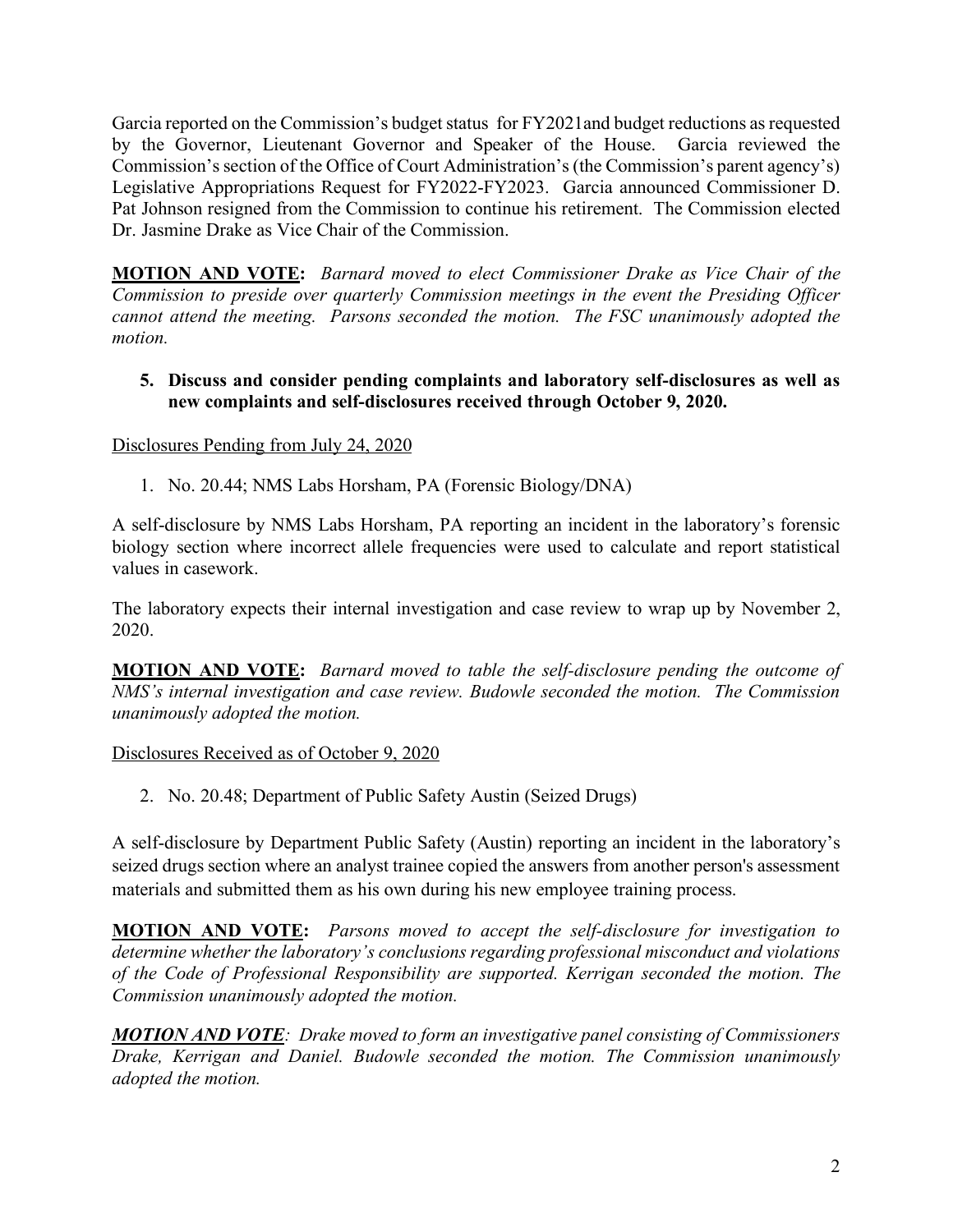3. No. 20.49; Tarrant County Medical Examiner's Office Crime Laboratory (Toxicology Evidence Handling/Packaging)

A self-disclosure by Tarrant County Medical Examiner's Office Crime Laboratory reporting an incident in its toxicology section where hospital admit tubes submitted for toxicology testing from two different cases were mislabeled, resulting in switched samples and results reported under the wrong case number.

**MOTION AND VOTE:** *Budowle moved to take no further action on the self-disclosure given the root cause analysis and corrective actions by the laboratory. Kerrigan seconded the motion. The Commission unanimously adopted the motion.*

4. No. 20.50; Tarrant County Medical Examiner's Office Crime Laboratory (Toxicology Proficiency Test)

A self-disclosure by Tarrant County Medical Examiner's Office Crime Laboratory reporting an incident in its toxicology section where phencyclidine (PCP) was not detected in a toxicology proficiency test resulting in a false negative.

**MOTION AND VOTE:** *Budowle moved to take no further action on the self-disclosure given the root cause analysis and corrective actions by the laboratory. Parsons seconded the motion. The Commission unanimously adopted the motion.*

5. No. 20.54; Southwestern Institute of Forensic Sciences; (Toxicology)

A self-disclosure by the Southwestern Institute of Forensic Sciences reporting an incident in its drug chemistry section where incorrect results were reported by an analyst on two items in a seized drugs case. The analyst is no longer employed by SWIFS or any other accredited crime laboratory in Texas.

Staff noted that while the analyst in this self-disclosure appears to have had difficulties with seized drugs analysis in general, there is no indication these difficulties included professional misconduct or violations of the Code of Professional Responsibility.

**MOTION AND VOTE:** *Budowle moved to take no further action on the self-disclosure given the root cause analysis and corrective actions by the laboratory. Kerrigan seconded the motion. The Commission unanimously adopted the motion.*

\*Commissioner Barnard recused himself from discussion and vote on this item.

# Complaints Pending from July 24, 2020

6. No. 20.08; Day, Laura (Andrea Zafares; Homicidal Drowning Investigation)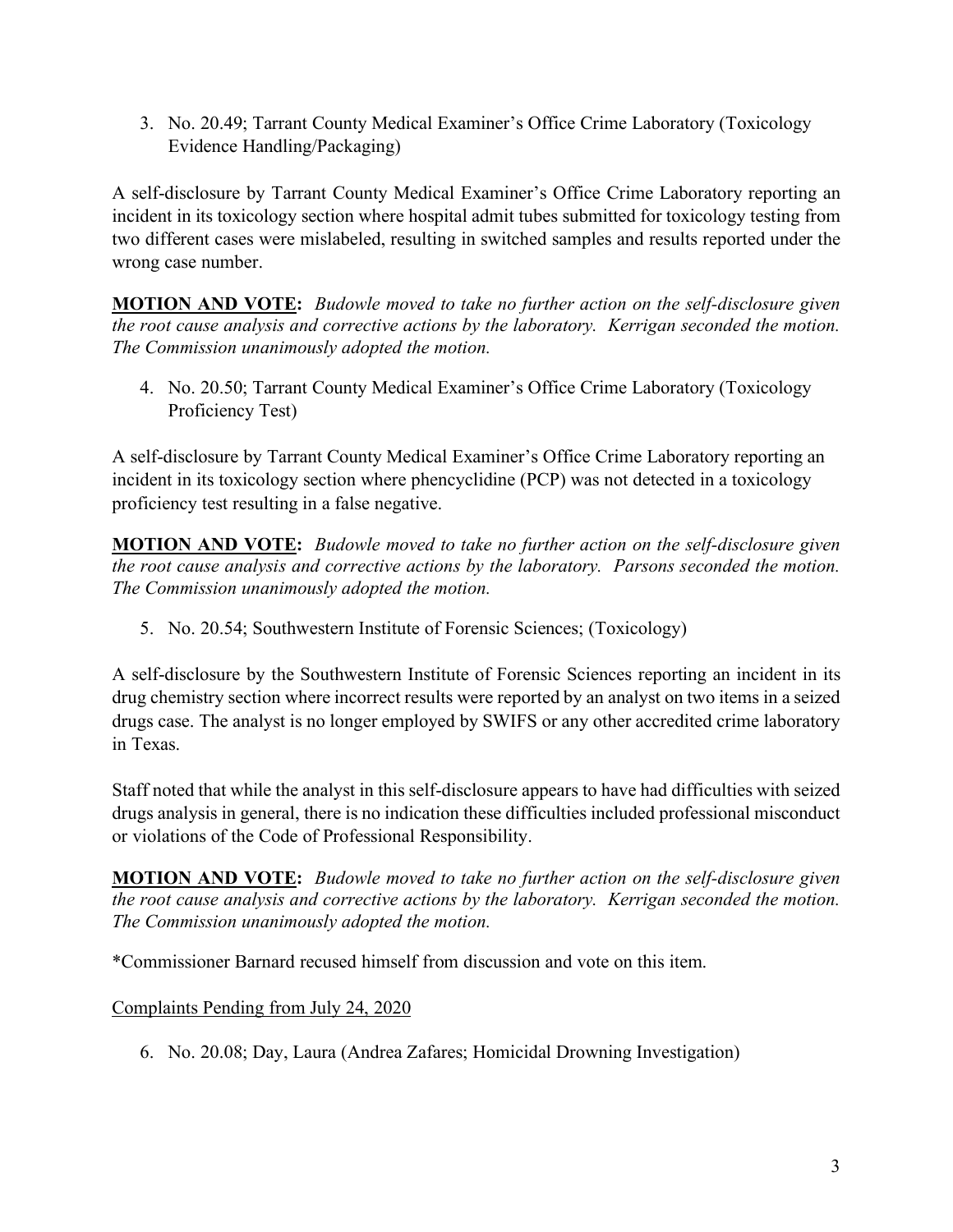A complaint by attorney Angela Moore on behalf of defendant Laura Day against Andrea Zafares, an alleged expert on drowning deaths. The complaint alleges that Zafares has no medical or scientific background that would support her claim that she can differentiate an accidental drowning from a homicide, and that her analysis and related testimony was scientifically unsupportable.

**MOTION AND VOTE:** *Parsons moved to refer the complaint to the crime scene reconstruction working group to consider the possibility of publishing guidance in this area of analysis. Kerrigan seconded the motion. The Commission unanimously adopted the motion.* 

Complainant and defense attorney Angela Moore, representing the defendant in the criminal case in which drowning expert Laura Day gave her opinion, provided public comment. Mr. Gaines West, attorney for Laura Day, also provided public comment.

### Complaints Received as of October 9, 2020

7. No. 20.46; Coker, Bobby Dean (Bode; Forensic Biology/DNA)

A complaint by defendant Bobby Dean Coker against Bode Technologies that makes broad allegations related to the forensic analysis of evidence post-conviction. The analysis was performed as part of HFSC's sexual assault kit backlog reduction efforts.

**MOTION AND VOTE:** *Kerrigan moved to dismiss the complaint for failure to assert any specific, credible allegations regarding the post-conviction DNA analysis in the criminal case. Buzzini seconded the motion. The Commission unanimously adopted the motion.* 

8. No. 20.47; Crutcher, Trisha (Fort Worth Police Department Crime Laboratory/DNA)

A complaint by Ft. Worth Police Department Crime Laboratory ("FWPDCL") analyst Trisa Crutcher against FWPDCL alleging numerous violations of federal and state criminal laws, laboratory policies with respect to evidence analyzed by the DNA section, accreditation standards and corruption of laboratory personnel. Additionally, the complaint alleges retaliatory actions by laboratory management in response to reporting violations.

**MOTION AND VOTE:** *Barnard moved to investigate the complaint to determine if the reported violations are supported and to review laboratory management's response to analysts' concerns. Parsons seconded the motion. The Commission unanimously adopted the motion.* 

**MOTION AND VOTE:** *Drake moved to form an investigative panel consisting of Commissioners Parsons, Budowle and Downing. Kerrigan seconded the motion. The Commission unanimously adopted the motion.* 

### **6. Discuss status of crime laboratory accreditation program, including:**

# **a. Accreditation non-conformances and reports received since July 24, 2020 quarterly meeting;**

Staff and commissioners discussed accreditation non-conformances and reports received since the July 24, 2020 quarterly meeting. Kerrigan emphasized the need for better quality in corrective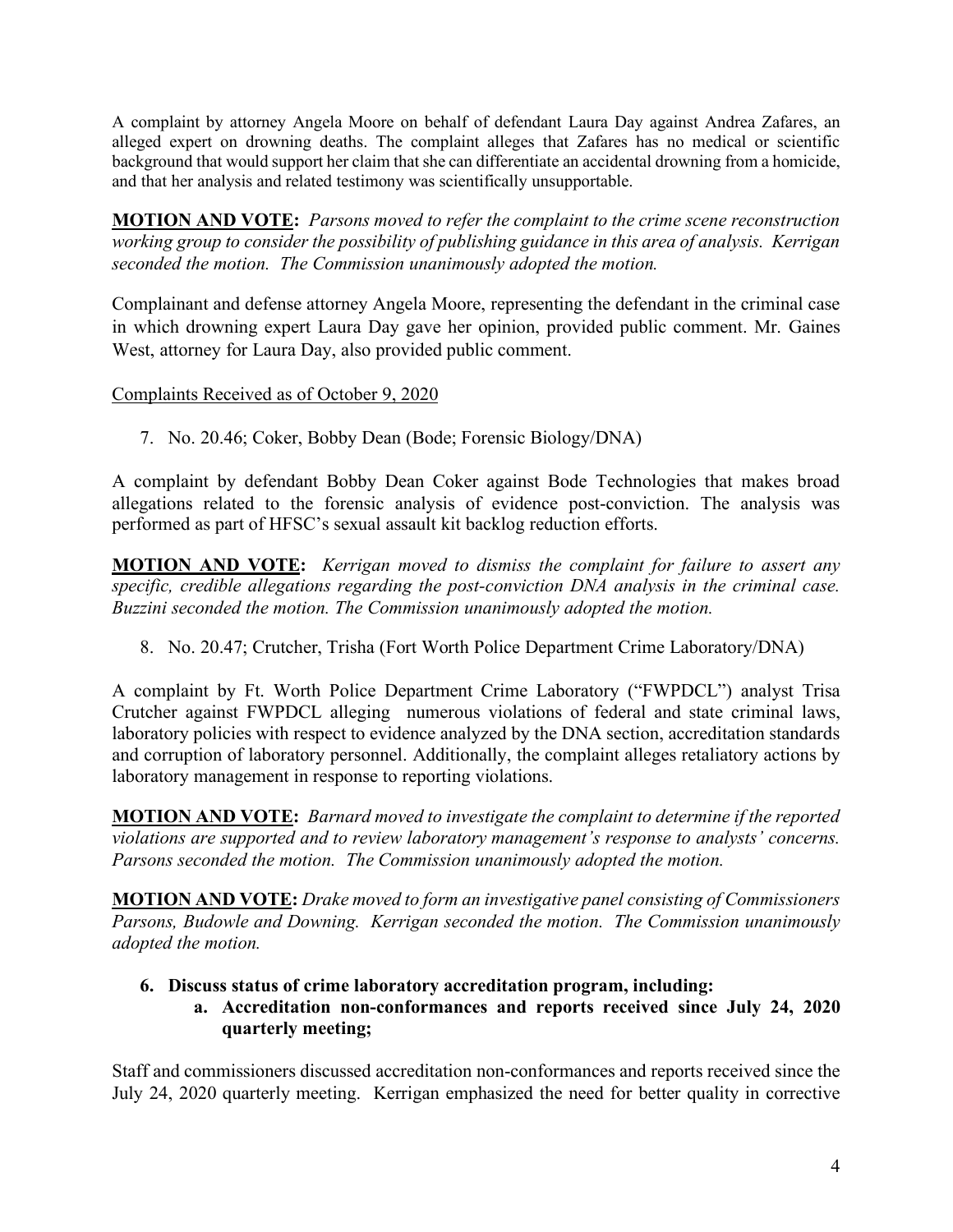action reports from some laboratories, including more detailed descriptions of quality incidents and corresponding corrective actions taken. Staff and commissioners discussed issuing guidance to laboratories on documenting non-conformances and other quality incidents for better clarity and uniformity in reporting, documenting and handling non-conformances in the laboratory. Staff will begin working with commissioners and the TACLD to develop a guidance document and accompanying training materials.

## **b. Update on review of Expertox responses to cited nonconformances and renewal of accreditation;**

Members reviewed Expertox's list of nonconformances and corresponding responses from its most recent CAP on-site audit.

## **c. Discuss the Commission's recognition of the College of American Pathologists (CAP) – Forensic Drug Testing program, including CAP's responses to the Commission's questions.**

Members reviewed responses to questions posed to CAP, a Commission-recognized accrediting body for the forensic toxicology discipline with regard to CAP's process for accreditation of crime **laboratories** 

# **d. Address outstanding pipetting issue cited for Quality Forensic Toxicology.**

Members addressed the pipetting issue cited in QFT's last on-site audit by ANAB and discussed providing better clarity to laboratories on how to document non-conformances and corresponding corrective actions taken in response.

## **7. Discuss licensing advisory committee update, including: a. Update on licenses issued and renewed;**

Tomlin gave an update on the number of licenses issued, renewed and pending renewal. The Commission currently licenses 1,348 forensic analysts and technicians. Staff has renewed 176 licenses and expects to renew 509 more before December 31, 2020.

# **b. Review outstanding licensing rules and proposed rule concepts for approval, including:**

# **i. Rule addressing continuing education requirements for licensees upgrading their license at renewal;**

**MOTION AND VOTE:** *Kerrigan moved to adopt the rule addressing continuing education requirements for licensees upgrading their licenses at renewal. Buzzini seconded the motion. The Commission unanimously adopted the motion.*

> **ii. Rule addressing indefinite grace period for exemption from elevated coursework requirements for licensees with a gap in employment;**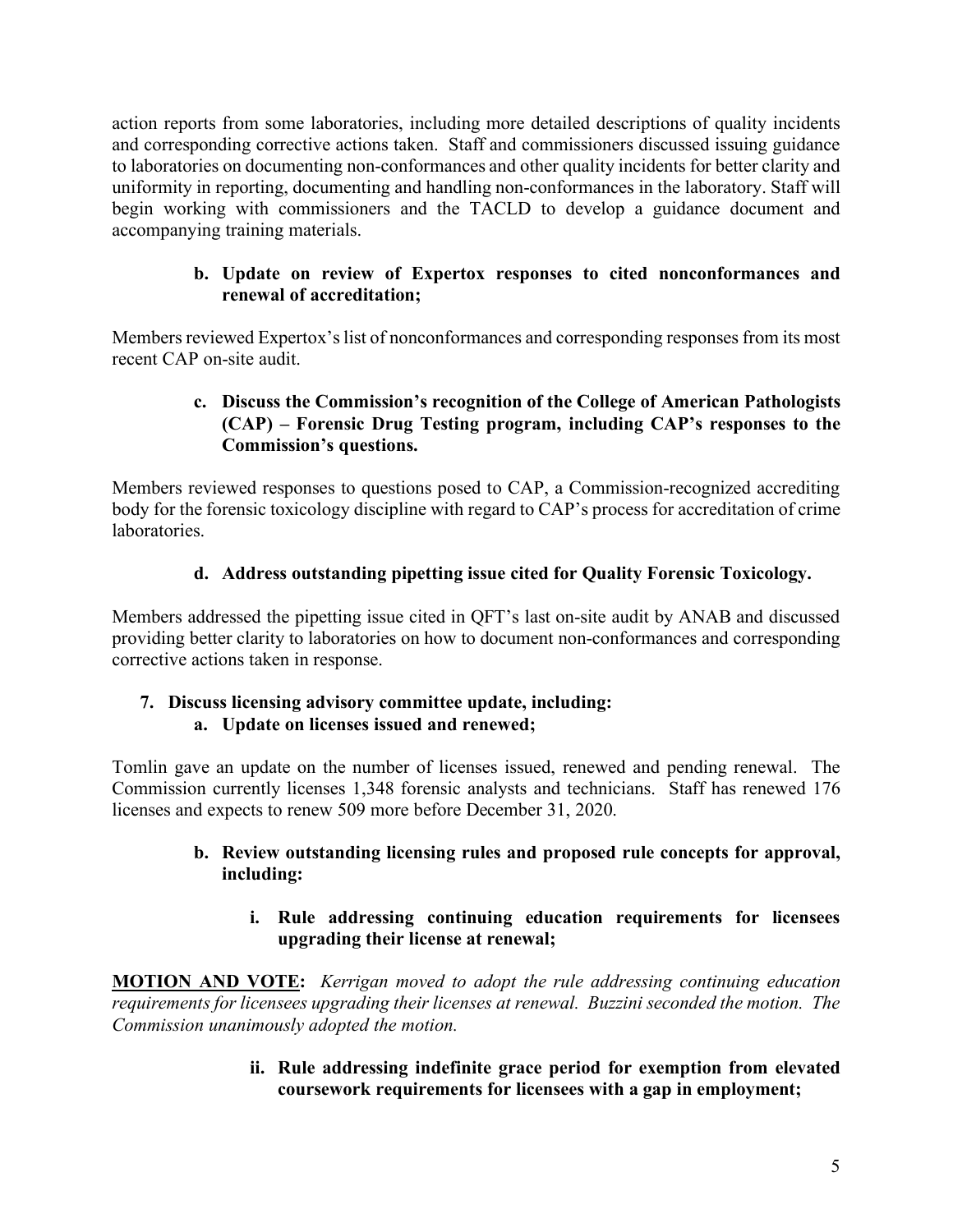**MOTION AND VOTE:** *Kerrigan moved to adopt the rule providing an indefinite grace period for exemption from elevated coursework requirements for licensees with a gap in employment. Budowle seconded the motion. The Commission unanimously adopted the motion.* 

### **iii. Rule addressing mitigating factors to consider in Commission disciplinary actions; and**

**MOTION AND VOTE:** *Budowle moved to adopted the rule addressing mitigating factors to consider in Commission disciplinary actions. Buzzini seconded the motion. The Commission unanimously adopted the motion.* 

#### **iv. Rule removing the laboratory license category "necessary to ensure the availability of timely forensic analyses in counties for which access to forensic analyses is limited."**

**MOTION AND VOTE:** *Kerrigan moved to adopt the rule removing the laboratory license category "necessary to ensure the availability of timely forensic analyses in counties for which access to forensic analyses is limited." Parsons seconded the motion. The Commission unanimously adopted the motion.*

### **8. Update on development and launch of Mandatory Legal and Professional Responsibility Training.**

Garcia and Smith reported on the launch of the licensee Mandatory Legal and Professional Responsibility course developed in collaboration with Sam Houston State University. Commission staff discussed wider distribution of the course (to laboratory management and to attorneys). Staff will distribute instructions for course access to the Texas Association of Crime Laboratory Directors and to interested attorneys. Staff will request feedback from the attorneys taking the course and discuss possible wider distribution, possibly through the Texas District and County Attorneys Association and the Texas Criminal Defense Lawyers Association.

### **9. Update on interlaboratory validation of qualitative method to distinguish hemp from marihuana.**

Kerrigan provided a PowerPoint presentation updating Commissioners on the completion of the interlaboratory validation of a qualitative method (with a quantitative decision point) for distinguishing hemp from marihuana. The participating laboratories included various DPS regional laboratories, Harris County Institute of Forensic Sciences, and Houston Forensic Science Center.

### **10. Update regarding Collins, Robert (DPS Houston; Forensic Biology) complaint #19.04 investigative panel.**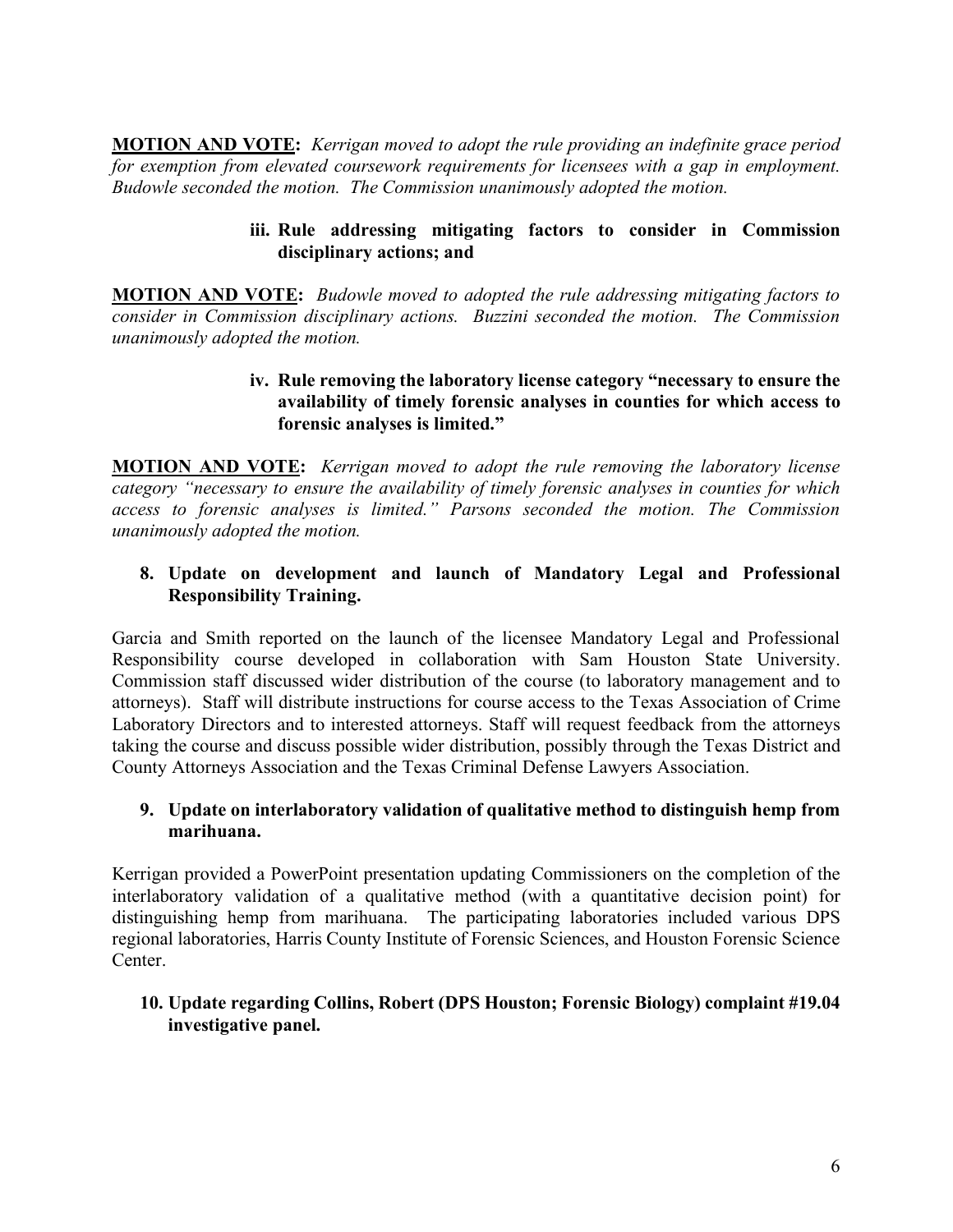Garcia provided a brief update on the issuance of a revised quality incident report by DPS in the matter. Staff and commissioners will review the revised documents submitted and develop a draft report for review and adoption at the Commission's January 29, 2021 quarterly meeting.

### **11. Discuss and adopt final report from investigative panel regarding Signature Science (Forensic Biology/DNA) disclosure #20.13.**

Garcia and panel members Johnson, Daniel and Drake presented a draft final report addressing the matter.

**MIOTION AND VOTE:** *Kerrigan moved to adopt the report draft. Buzzini seconded the motion. The Commission unanimously adopted the motion.*

### **12. Update from investigative panel regarding DPS Austin (Materials (Trace)) disclosure #20.40.**

Garcia, Smith and panel members Buzzini, Daniel and Parsons provided an update on the investigation of the self-disclosure. Staff and the panel expect to interview supervisors and other individuals involved between now and the Commission's January 29, 2021 quarterly. Staff plans to prepare a draft final report for adoption at the Commission's January 29, 2021 quarterly meeting.

### **13. Update on release of Quattrone Report regarding Austin Police Department DNA Lab and scheduling of special meeting to review report findings and recommendations.**

Garcia updated members on the recent publication of a report by the Quattrone Center for the Fair Administration of Justice regarding the Austin Police Department Forensic Services Division DNA Laboratory.

**MOTION AND VOTE:** *Parsons moved to instruct staff to schedule a publicly noticed Commission meeting between now and the Commission's January 29, 2021 quarterly meeting for purposes of discussing the APD DNA report findings and recommendations with Quattrone Center Executive Director John Hollway. Buzzini seconded the motion. The Commission unanimously adopted the motion.* 

### **14. Discuss developments by the committee addressing follow-up initiatives for pediatric sexual assault examinations.**

Downing provided an update from the committee addressing follow-up initiatives for pediatric sexual assault examinations.

**15. Update from Crime Scene Working Group, including development of voluntary license requirements for crime scene reconstructionists and discussion of guidance document regarding the limitations of DNA analysis (especially mixtures) as a tool in scene reconstruction.**